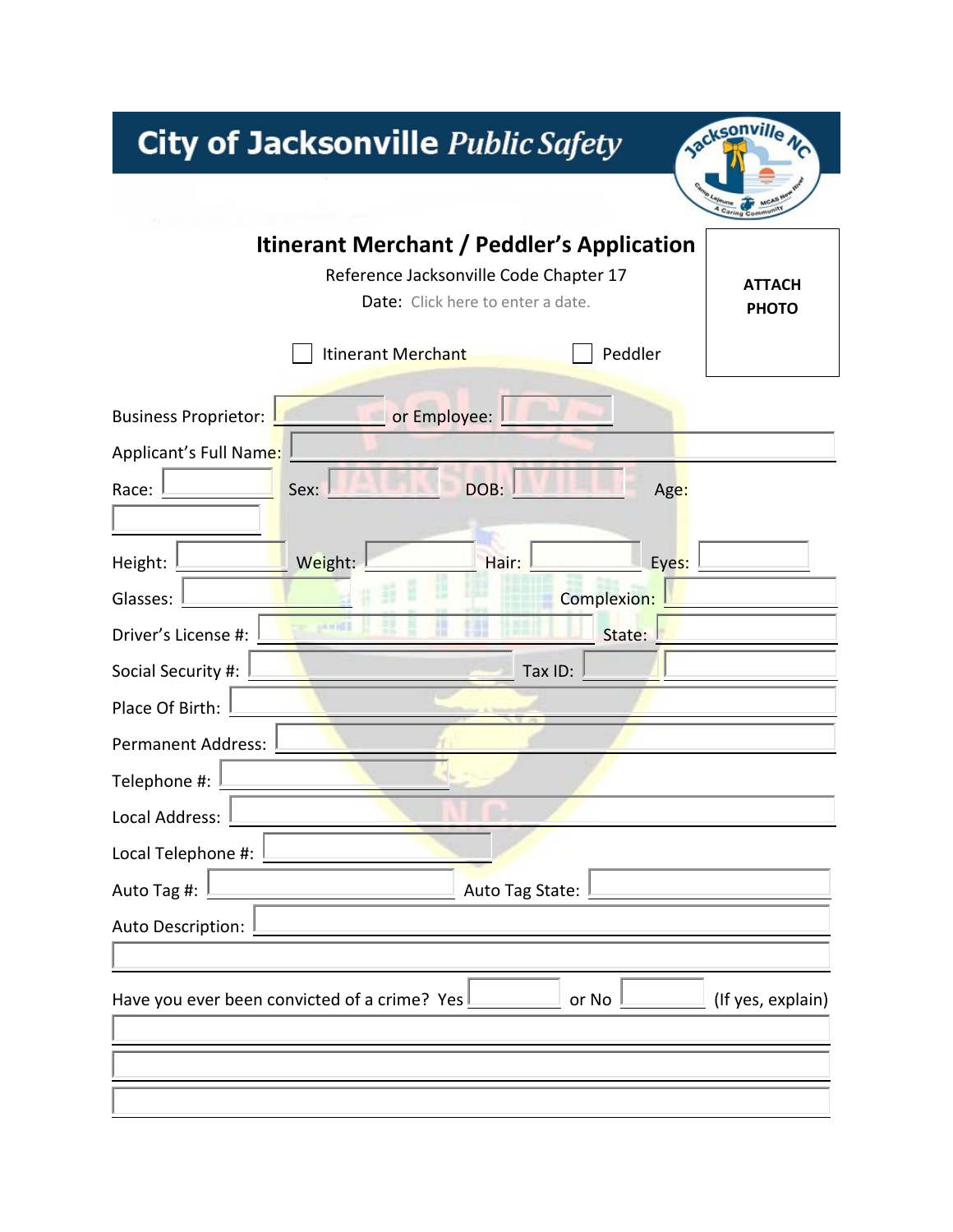List the last five Municipalities where worked before coming to this City:

| 1.<br>4.                                                                                        |
|-------------------------------------------------------------------------------------------------|
| 2.<br>5.                                                                                        |
| 3.<br>6.                                                                                        |
|                                                                                                 |
| <b>COMPANY</b>                                                                                  |
|                                                                                                 |
| Company Representing:                                                                           |
| <b>Company Address:</b>                                                                         |
| Company Telephone #:                                                                            |
| Period of time requested for permit:                                                            |
| How Many on Crew:<br>Do You Collect Payments or a Deposit?                                      |
| List the place or places in the city where you plan to conduct business and for how long: (must |
| have written proof of permission to conduct business on property):                              |
|                                                                                                 |
|                                                                                                 |
|                                                                                                 |
| Merchandise will be:<br>sold from stock in possession                                           |
| sold from stock in possession and by sample                                                     |
| sold at auction                                                                                 |
| direct sale                                                                                     |
| sold from stock in possession                                                                   |
|                                                                                                 |

Where is the merchandise located now?  $\boxed{\phantom{\cdot}}$ 

Please give a brief statement of the type or nature of advertising you propose to do: (attach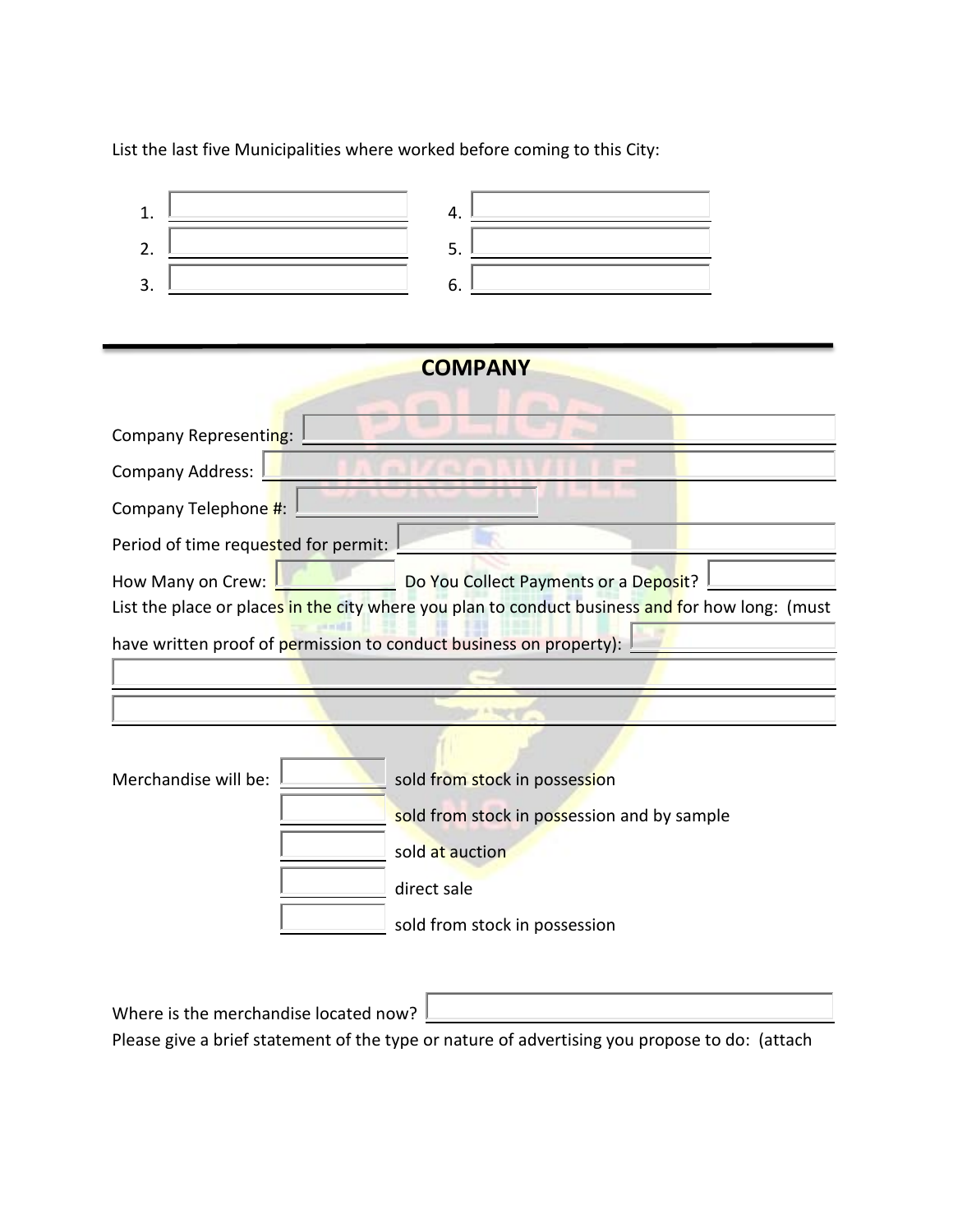### **APPOINTMENT OF LAWFUL AGENT**

| , representing l                                                                                |                 |
|-------------------------------------------------------------------------------------------------|-----------------|
| Do hereby appoint the Finance Office of the City of Jacksonville, Onslow County, North Carolina |                 |
| as my lawful agent, with full power and authority to acknowledge service of Notice of Process   |                 |
| for and service of summons in any action brought upon myself, with full authority to process    |                 |
| claims against my bond.                                                                         |                 |
|                                                                                                 |                 |
| <b>County, North Carolina</b>                                                                   |                 |
|                                                                                                 |                 |
| Subscribed and sworn to me on this day of                                                       | 20              |
|                                                                                                 |                 |
|                                                                                                 |                 |
| <b>Notary Public Printed Name</b><br><b>Notary Signature</b>                                    |                 |
| <b>My Commission Expires:</b>                                                                   |                 |
|                                                                                                 | (Official Seal) |
|                                                                                                 |                 |
|                                                                                                 |                 |
|                                                                                                 |                 |
| <b>ZONING AND COMPLIANCE CERTIFICATION</b>                                                      |                 |
|                                                                                                 |                 |
| (To be completed by planning office)                                                            |                 |
|                                                                                                 |                 |
| The proposed location is zoned:                                                                 |                 |
|                                                                                                 |                 |
| The proposed sales activity is or is not a permitted use in this zoning district. (Circle One)  |                 |
|                                                                                                 |                 |

Planning Office Official Date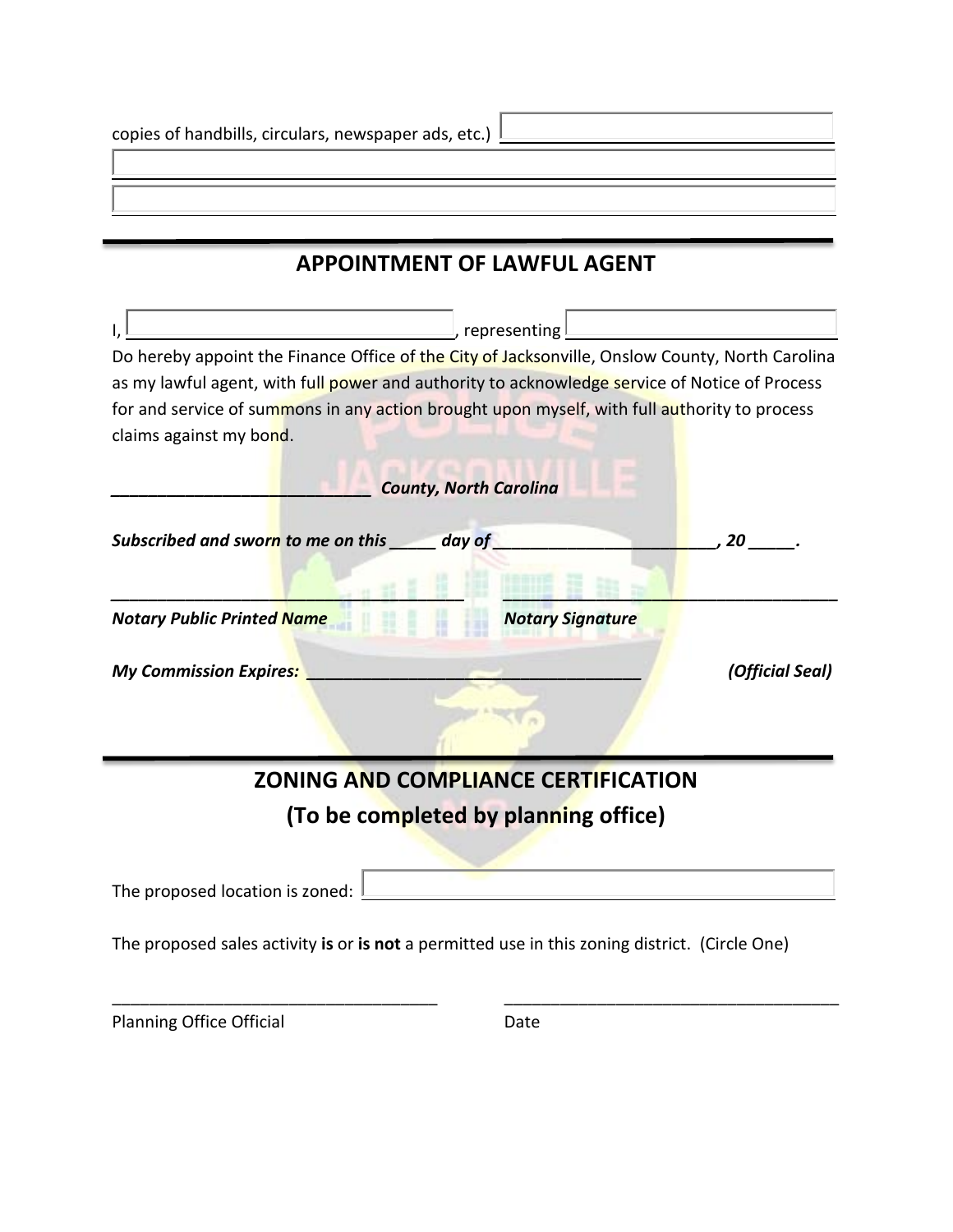Upon receipt of the application, the Chief of Police or designee shall complete the investigation within then (10) days. If as a result of such investigation, the applicant's character and business responsibility are found to be unsatisfactory, the applicant shall be denied. If the zoning location and the applicant's character are approved a permit will be issued. At the time of the expiration another permit will have to be obtained. The permit must be displayed at all times and anytime anyone asked to see identification it must be provided. If the results of the fingerprint check come back with a criminal history the permit will be revoked at that time. \*\*\*\*\*\*\*\*\*\*\*\*\*\*\*\*\*\*\*\*\*\*\*\*\*\*\*\*\*\*\*\*\*\*\*\*\*\*\*\*\*\*\*\*\*\*\*\*\*\*\*\*\*\*\*\*\*\*\*\*\*\*\*\*\*\*\*\*\*\*\*\*\*\*\*\*\*\*

I understand the issuance, or renewal, of an itinerant merchants or peddler's license is conditional upon compliance with all regulations and conditions imposed by the ordinances of the City of Jacksonville, and the result of an investigation by the Chief of Police into my character and business responsibility. I affirm that all information contained in this application is true, correct and accurate, and any incorrect or untrue statements will result in revocation of my license.

|                                          | Title:                        |                 |
|------------------------------------------|-------------------------------|-----------------|
| (Must be signed by President or Officer) |                               |                 |
|                                          | Date:                         |                 |
| Applicant                                |                               |                 |
|                                          | <b>County, North Carolina</b> |                 |
| Subscribed and sworn to me on this       | day of                        | 20              |
|                                          |                               |                 |
| <b>Notary Public Printed Name</b>        | <b>Notary Signature</b>       |                 |
| <b>My Commission Expires:</b>            |                               | (Official Seal) |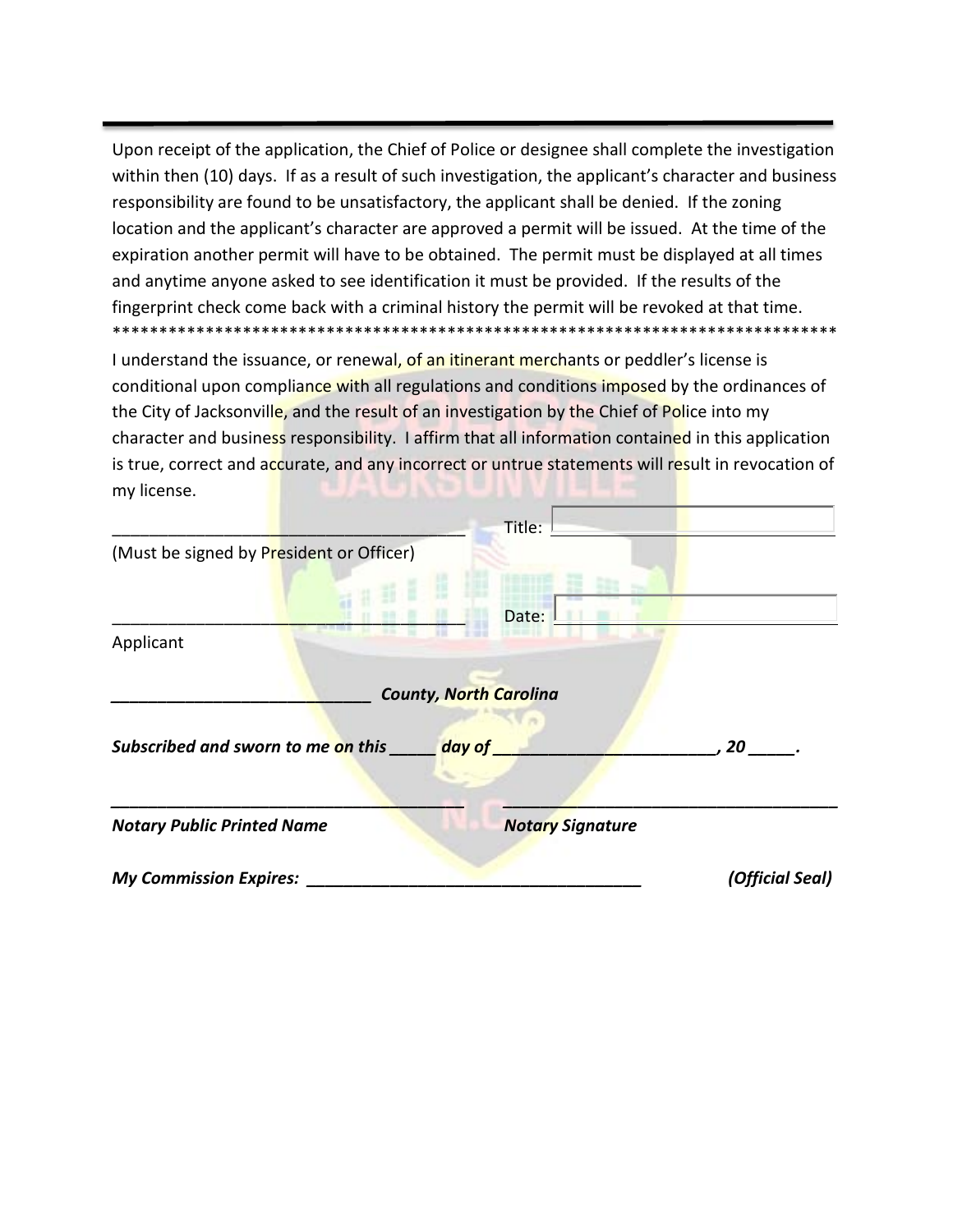## **CHIEF OF POLICE CERTIFICATION**

I certify that the applicant \_\_\_\_\_\_\_\_\_\_\_\_\_\_\_\_\_\_\_\_\_\_\_\_\_\_\_\_\_\_\_\_\_\_\_\_\_\_\_\_\_\_\_\_\_\_\_\_ has/have been investigated by the Jacksonville Police Department, and the investigation has shown the applicant's character and business reputation to be satisfactory. Based upon these findings, and Itinerant Merchants License may be issued.

\_\_\_\_\_\_\_\_\_\_\_\_\_\_\_\_\_\_\_\_\_\_\_\_\_\_\_\_\_\_\_\_\_\_\_\_\_\_\_\_ \_\_\_\_\_\_\_\_\_\_\_\_\_\_\_\_\_\_\_\_\_\_\_\_\_\_\_\_\_\_

| Chief or Police or Designee | Date |
|-----------------------------|------|
|                             |      |

#### **AUTHORITY FOR RELEASE OF INFORMATION**

I authorize the North Carolina Department of Justice through the State Bureau of Investigation, Special Operations Division, to perform a North Carolina name-based criminal history record information check in connection with my application for Itinerant Merchants License or Peddler's Permit with the **JACKSONVILLE POLICE DEPARTMENT pursuant to** NC ORDINANCES-STATE ONLY. 

| Last Name                                   | First         | <b>Middle</b> | Maiden |
|---------------------------------------------|---------------|---------------|--------|
| <b>Social Security Number</b><br>(Optional) | Date of Birth | Sex           | Race   |
|                                             |               |               |        |

I understand that the North Carolina State of Bureau of Investigations, Special Operations Division, and its officials and employees shall not be held legally accountable in any way for providing this information to the above named agency, and I hereby release said agency and person from any and all liability which may incurred as a result of furnishing such information. I further understand that the agency cannot provide a hard copy of the results of this criminal history record check to me.

Applicant's Signature \_\_\_\_\_\_\_\_\_\_\_\_\_\_\_\_\_\_\_\_\_\_\_\_\_\_\_\_\_\_\_\_\_\_\_\_\_\_\_\_\_\_

Date \_\_\_\_\_\_\_\_\_\_\_\_\_\_\_\_\_\_\_\_\_\_\_\_\_\_\_\_\_\_\_\_\_